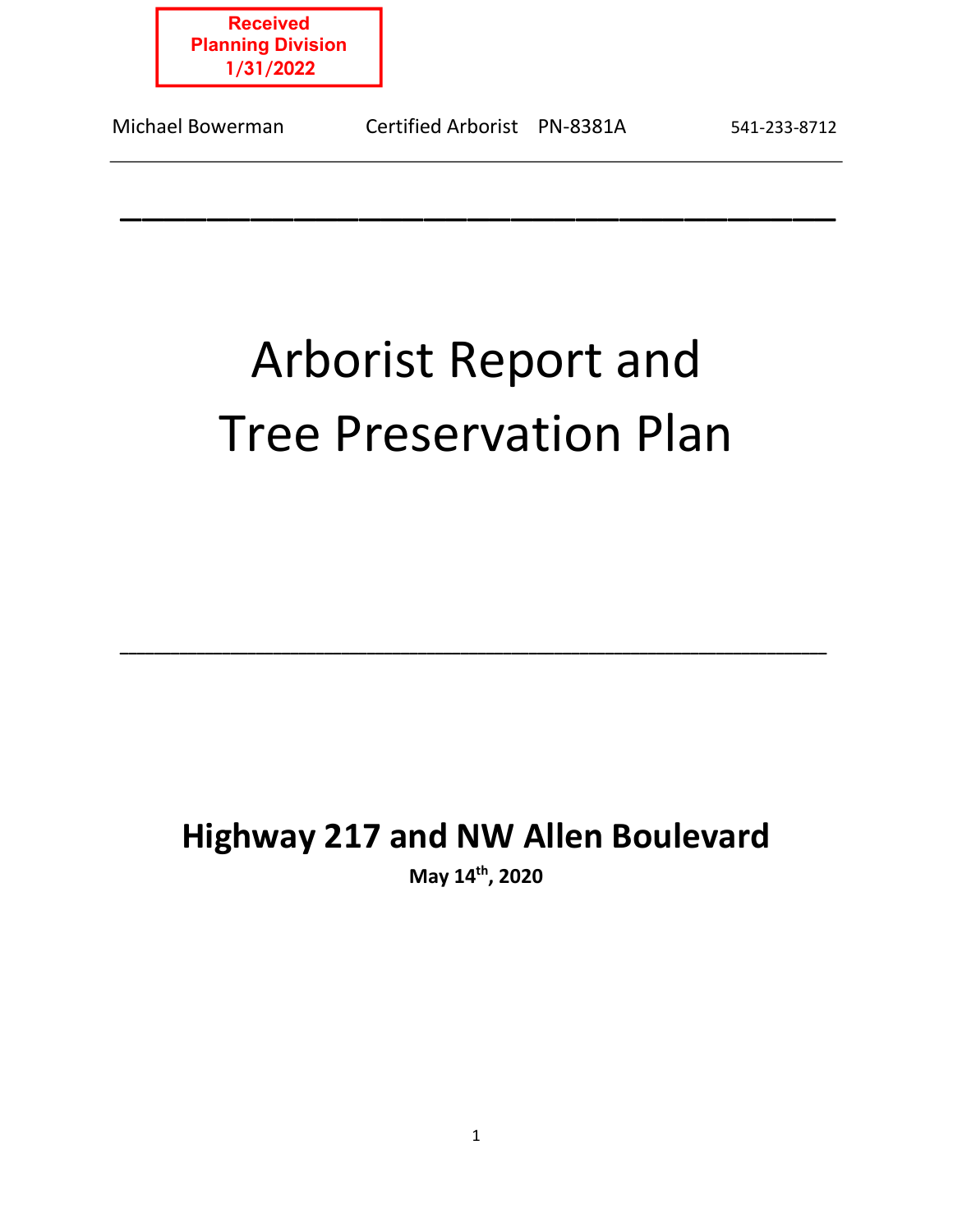# **Purpose**

This arborist report, tree preservation and removal plan for the undeveloped property on highway 217 and northwest Allen Blvd is provided pursuant to the city of Beaverton for mitigation purposes found in chapter (60.60) of city code. This report describes that existing trees located on the project site, as well as recommendations for tree removal and retention. This report is based on observations made by international society of arboriculture certified arborist during site visits on February 11<sup>th</sup>- 12<sup>th</sup>, March 6<sup>th</sup>-7<sup>th</sup>, May 2<sup>nd</sup>- 3<sup>rd</sup> and July 15<sup>th</sup> of 2019, also, a site visit was made on January  $20<sup>th</sup>$  of 2020.

# **Scope of Work and Limitations**

The arborist was under work contract for Howard Deitrich to collect tree inventory data for individual trees measuring 10 inches or larger in diameter and to develop an arborist report and tree preservation plan for the project. The site is planned for commercial development. A survey plan was provided illustrating the location of existing trees and natural resource areas. Visual tree assessment was performed on individual trees located across the site and tree inventory data and site plan demonstrate that old trees on the site were inspected at close range. The site inspection consisted of looking for defect symptoms and evaluating overall condition and vitality of individual trees. Trees were evaluated in terms of general condition, size, height and species. A graph provided in this report shows the species, diameter, height, percentage of species type, and general health condition.

## **Location**

The site is located off highway 217 and northwest Allen Boulevard located in the northeast one quarter of section 22, Township 01 South, range 01 West of Willamette Meridian in the city of Beaverton, Washington County, Oregon.

# **Tree Inventory**

In all, 108 existing trees were inventoried that were greater than 10 inches in diameter. The inventoried trees consist of 3 significant trees, community trees, and numerous landscape trees from a previous development and are classified under the city of Beaverton's tree removal categories. The trees inventoried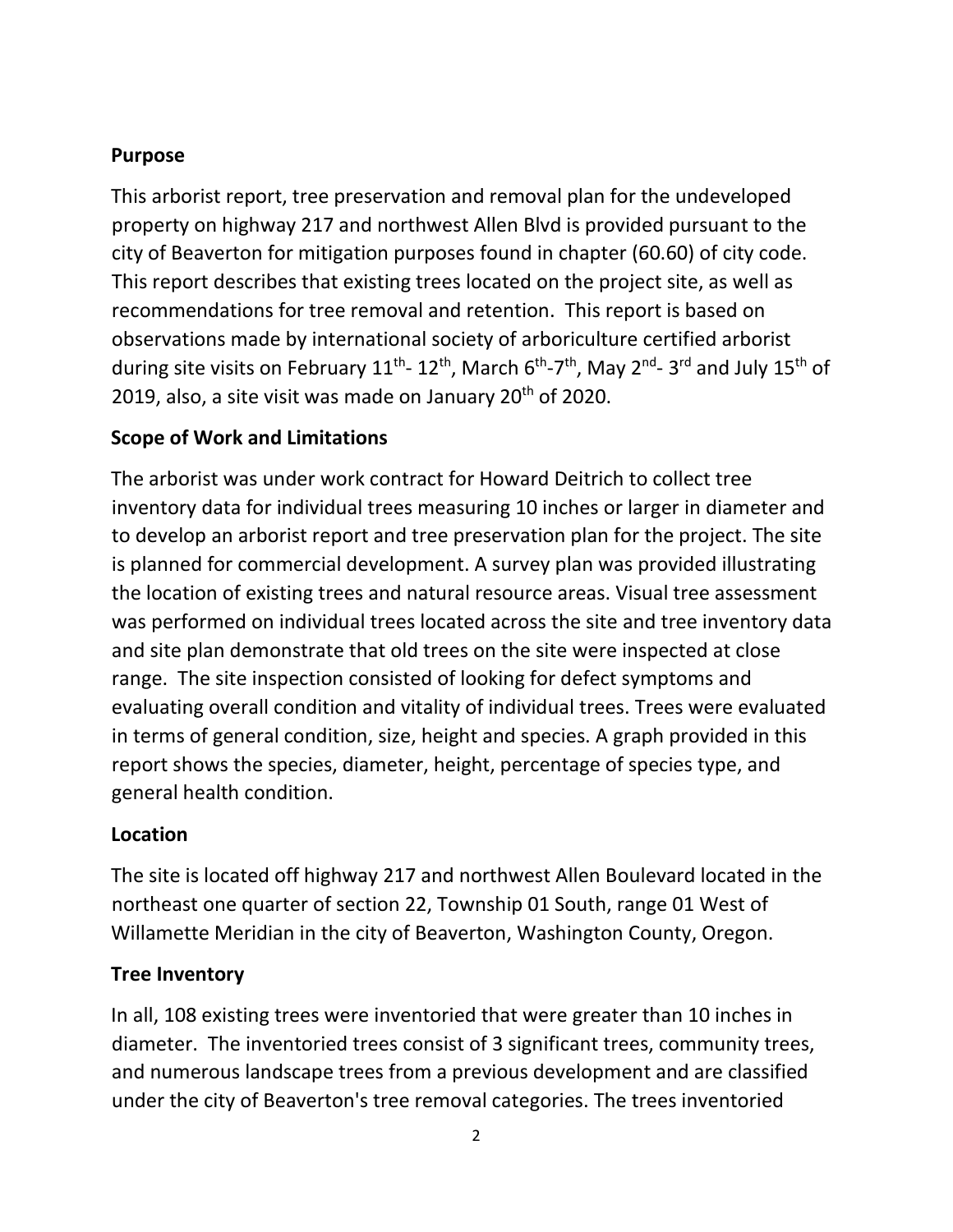include 14 different specie types. All trees have been tagged on site to cross reference by numbers (1-49). Table 1 provides a summary of the number of onsite trees by species. Trees numbering (50-80) are located within the protected wetlands and are recorded to establish the total DBH measurement for all existing trees over 10" DBH on the lot. Trees numbering (80-108) are located on the wetland easement and adjacent HWY 217 to the west.

| ב טושו                |                     |                         |            |           |     |                  |
|-----------------------|---------------------|-------------------------|------------|-----------|-----|------------------|
| <b>Common Name</b>    | <b>Species Name</b> |                         | <b>DBH</b> | <b>HT</b> | %   | <b>Condition</b> |
|                       |                     | #                       |            |           |     |                  |
| <b>Ponderosa Pine</b> | Pinus ponderosa     | $\mathbf{1}$            | 43"        | 85'       | 1%  | Good             |
| <b>Sunset Maple</b>   | Acer rubrum         | $\overline{2}$          | 10''       | 35'       | 20% | Good             |
| <b>Sunset Maple</b>   | Acer rubrum         | $\overline{\mathbf{3}}$ | 19''       | 35'       | 20% | Good             |
| <b>Sunset Maple</b>   | Acer rubrum         | $\overline{\mathbf{4}}$ | 14"        | 35'       | 20% | Good             |
| <b>Sunset Maple</b>   | Acer rubrum         | 5                       | 13''       | 30'       | 20% | Good             |
| <b>Sunset Maple</b>   | Acer rubrum         | 6                       | 13''       | 25'       | 20% | Good             |
| <b>Sunset Maple</b>   | <b>Acer rubrum</b>  | $\overline{\mathbf{z}}$ | 12"        | 30'       | 20% | Good             |
| <b>Sunset Maple</b>   | Acer rubrum         | 8                       | 18''       | 30'       | 20% | <b>Hazard</b>    |
| <b>Sunset Maple</b>   | Acer rubrum         | 9                       | 11"        | 25'       | 20% | Good             |
| <b>Sunset Maple</b>   | Acer rubrum         | 1)                      | 12"        | 30'       | 20% | Good             |
| <b>Sunset Maple</b>   | Acer rubrum         | 11                      | 12"        | 25'       | 20% | Good             |
| <b>Sunset Maple</b>   | Acer rubrum         | 12                      | 12"        | 25'       | 20% | Good             |

**Table 1**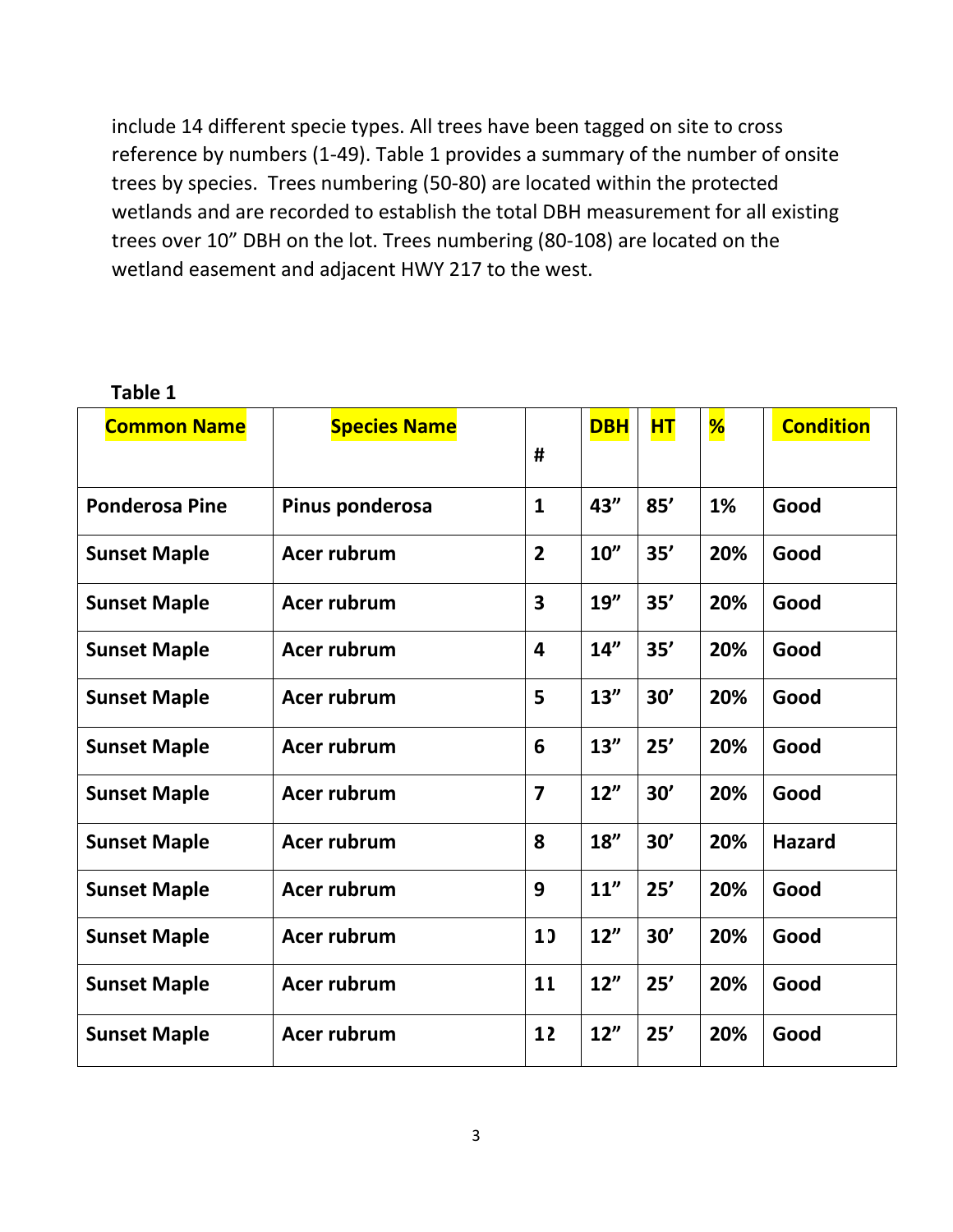| <b>Douglas Fir</b> | Pseudotsuga menziesii | 13             | 13'' | 35' | 9% | Good |
|--------------------|-----------------------|----------------|------|-----|----|------|
| <b>Douglas Fir</b> | Pseudotsuga menziesii | 11             | 12"  | 35' | 9% | Poor |
| <b>Douglas Fir</b> | Pseudotsuga menziesii | 1 <sub>5</sub> | 14"  | 35' | 9% | Good |
| <b>Douglas Fir</b> | Pseudotsuga menziesii | 15             | 14"  | 35' | 9% | Good |

| <b>Sweetgum Maple</b>   | Liquidamber styraciflua  | 17 | 20'' | 45' | 3%  | Good         |
|-------------------------|--------------------------|----|------|-----|-----|--------------|
| <b>Douglas Fir</b>      | Pseudotsuga menziesii    | 18 | 14"  | 35' | 9%  | Good         |
| <b>Douglas Fir</b>      | Pseudotsuga menziesii    | 19 | 13'' | 30' | 9%  | Good         |
| <b>Douglas Fir</b>      | Pseudotsuga menziesii    | 20 | 18'' | 45' | 9%  | Good         |
| <b>Douglas Fir</b>      | Pseudotsuga menziesii    | 21 | 14"  | 45' | 9%  | Good         |
| <b>Sunset Maple</b>     | <b>Acer rubrum</b>       | 22 | 10'' | 30' | 20% | Good         |
| <b>Sweetgum Maple</b>   | Liquidamber styraciflua  | 23 | 24"  | 45' | 3%  | Good         |
| <b>Sweetgum Maple</b>   | Liquidamber styraciflua  | 24 | 24"  | 45' | 3%  | Good         |
| <b>Sunset Maple</b>     | Acer rubrum              | 25 | 11"  | 20' | 20% | Good         |
| <b>Sunset Maple</b>     | <b>Acer rubrum</b>       | 26 | 13'' | 35' | 20% | Good         |
| <b>Sunset Maple</b>     | Acer rubrum              | 27 | 13'' | 35' | 20% | Good         |
| <b>Flowering Plum</b>   | <b>Prunus cerasifera</b> | 28 | 13'' | 20' | 1%  | Good         |
| <b>Shore Pine</b>       | Pinus contorta           | 29 | 12"  | 20' | 9%  | Good         |
| <b>Red Oak</b>          | Quercus rubra            | 30 | 16"  | 30' | 1%  | Poor, hazard |
| <b>Oregon White Oak</b> | Quercus garryana         | 31 | 51"  | 50' | 1%  | Good         |
| <b>Norway Maple X</b>   | <b>Acer platanoides</b>  | 32 | 16"  | 25' | 9%  | Good         |
| <b>Norway Maple X</b>   | <b>Acer platanoides</b>  | 33 | 13'' | 25' | 9%  | Good         |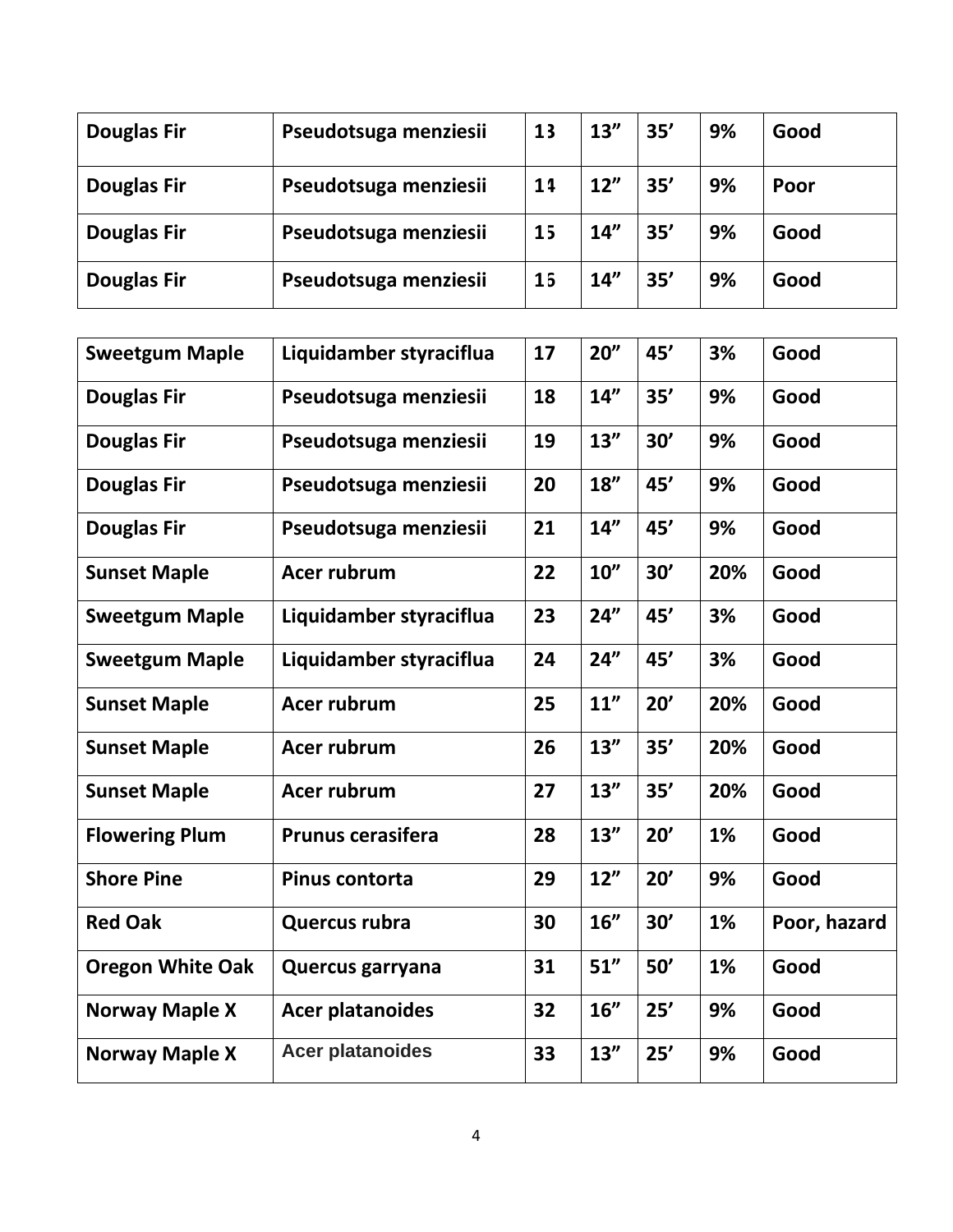| <b>Norway Maple X</b> | <b>Acer platanoides</b> | 34 | 12"  | 25' | 9% | Good |
|-----------------------|-------------------------|----|------|-----|----|------|
| Norway Maple X        | <b>Acer platanoides</b> | 35 | 10'' | 25' | 9% | Good |
| <b>Norway Maple X</b> | <b>Acer platanoides</b> | 36 | 11'' | 25' | 9% | Good |
| <b>Norway Maple X</b> | <b>Acer platanoides</b> | 37 | 12"  | 25' | 9% | Good |
| <b>Norway Maple X</b> | <b>Acer platanoides</b> | 38 | 11'' | 25' | 9% | Good |
| <b>Norway Maple X</b> | <b>Acer platanoides</b> | 39 | 13'' | 25' | 9% | Good |
| <b>Norway Maple X</b> | <b>Acer platanoides</b> | 40 | 12"  | 25' | 9% | Good |

| <b>Sunset Maple</b>     | Acer rubrum                  | 41 | 19'' | 35' | 20% | Good                   |
|-------------------------|------------------------------|----|------|-----|-----|------------------------|
| <b>Sunset Maple</b>     | Acer rubrum                  | 42 | 18"  | 35' | 20% | Good                   |
| <b>Sunset Maple</b>     | Acer rubrum                  | 43 | 18"  | 35' | 20% | Good                   |
| <b>Sunset Maple</b>     | Acer rubrum                  | 44 | 23'' | 35' | 20% | Poor, Fungi            |
| <b>Sunset Maple</b>     | Acer rubrum                  | 45 | 17'' | 35' | 20% | Good                   |
| American<br>Sycamore    | <b>Platanus occidentalis</b> | 46 | 20'' | 45' | 2%  | Good                   |
| <b>Shore Pine</b>       | <b>Pinus contorta</b>        | 47 | 13'' | 35' | 20% | Good                   |
| <b>Shore Pine</b>       | <b>Pinus contorta</b>        | 48 | 15'' | 25' | 20% | Good                   |
| <b>Shore Pine</b>       | Pinus contorta               | 49 | 23'' | 25' | 20% | Good                   |
| <b>Douglas Fir</b>      | Pseudotsuga menziesii        | 50 | 49"  | 35' | 9%  | Good,<br><b>Topped</b> |
| <b>Bitter Cherry</b>    | Prunus emarginata            | 51 | 12"  | 20' | 1%  | Good,<br><b>Topped</b> |
| <b>Oregon White Ash</b> | <b>Fraxinus latifolia</b>    | 52 | 15'' | 40' | 13% | Good                   |
|                         |                              |    |      |     |     |                        |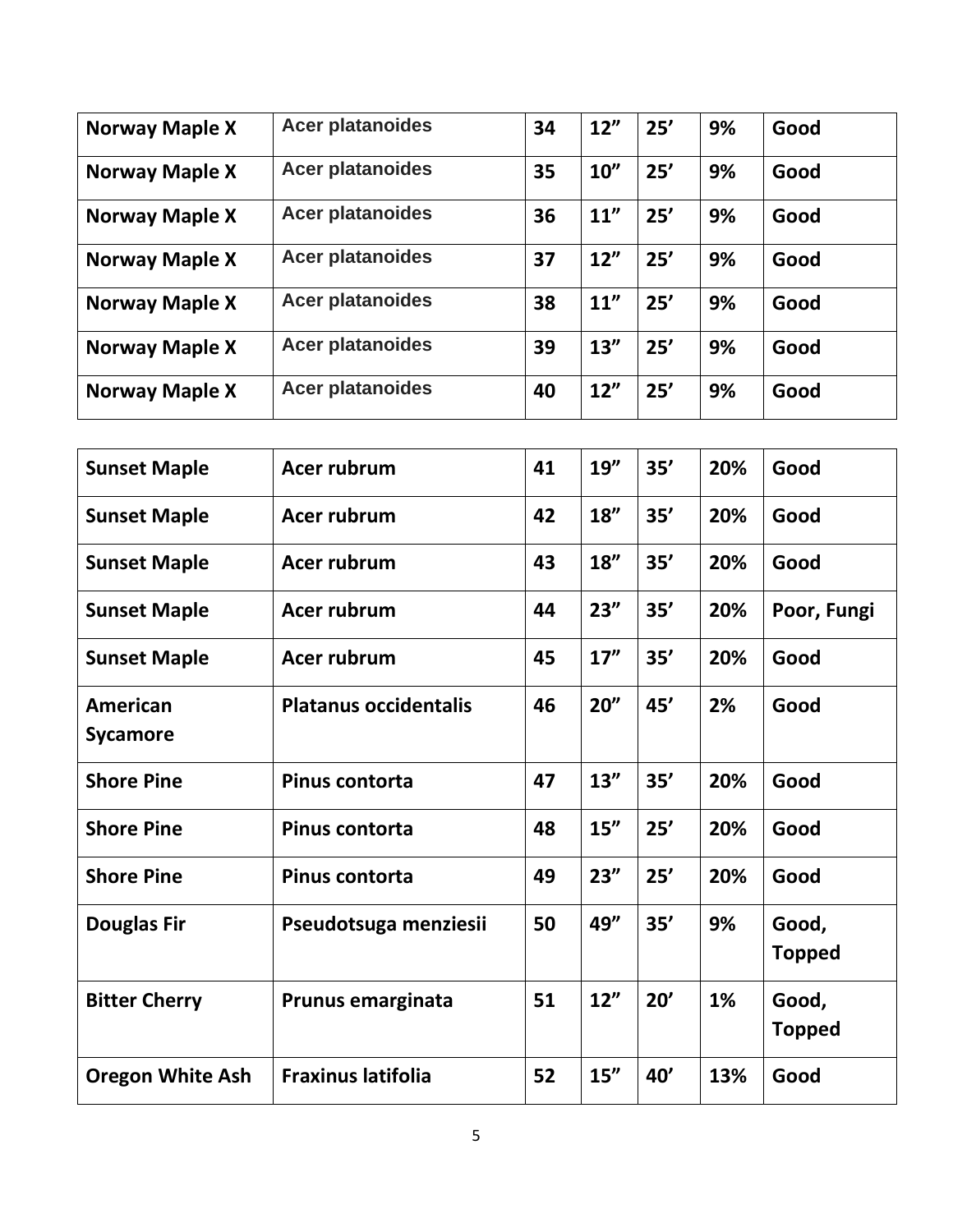| <b>Oregon White Ash</b>  | <b>Fraxinus latifolia</b> | 53 | 30'' | 50' | 13% | Moderate,<br>anthracnose |
|--------------------------|---------------------------|----|------|-----|-----|--------------------------|
| <b>White Alder</b>       | Alnus rhombifolia         | 54 | 10'' | 25' | 7%  | Good                     |
| <b>English Hawthorne</b> | Crataegus monogyna        | 55 | 52"  | 40' | 4%  | Good, Multi<br>stemmed   |
| <b>Oregon White Ash</b>  | <b>Fraxinus latifolia</b> | 56 | 46"  | 50' | 13% | Good                     |
| <b>Oregon White Ash</b>  | <b>Fraxinus latifolia</b> | 57 | 24"  | 25' | 13% | Good                     |
| <b>Oregon White Ash</b>  | <b>Fraxinus latifolia</b> | 58 | 24"  | 40' | 13% | Good                     |
| <b>English Hawthorne</b> | Crataegus monogyna        | 59 | 12"  | 25' | 4%  | Good                     |
| <b>English Hawthorne</b> | Crataegus monogyna        | 60 | 12"  | 25' | 4%  | Good                     |

| <b>Oregon White Ash</b> | <b>Fraxinus latifolia</b> | 61 | 11"  | 30' | 13% | Good                   |
|-------------------------|---------------------------|----|------|-----|-----|------------------------|
| <b>White Alder</b>      | Alnus rhombifolia         | 62 | 12"  | 30' | 7%  | Good                   |
| <b>Sweetgum Maple</b>   | Liquidamber styraciflua   | 63 | 23'' | 50' | 3%  | Good                   |
| <b>Oregon White Ash</b> | <b>Fraxinus latifolia</b> | 64 | 20'' | 45' | 13% | Good                   |
| <b>Black Birch</b>      | Betula nigra              | 65 | 22"  | 50' | 7%  | Good                   |
| <b>Black Birch</b>      | Betula nigra              | 66 | 24"  | 50' | 7%  | Good                   |
| <b>Black Birch</b>      | Betula nigra              | 67 | 21"  | 50' | 7%  | Good                   |
| <b>Oregon White Ash</b> | <b>Fraxinus latifolia</b> | 68 | 12"  | 25' | 13% | Good                   |
| <b>White Alder</b>      | Alnus rhombifolia         | 69 | 11"  | 25' | 7%  | Good                   |
| <b>White Alder</b>      | <b>Alnus rhombifolia</b>  | 70 | 31"  | 45' | 7%  | Good, Multi<br>stemmed |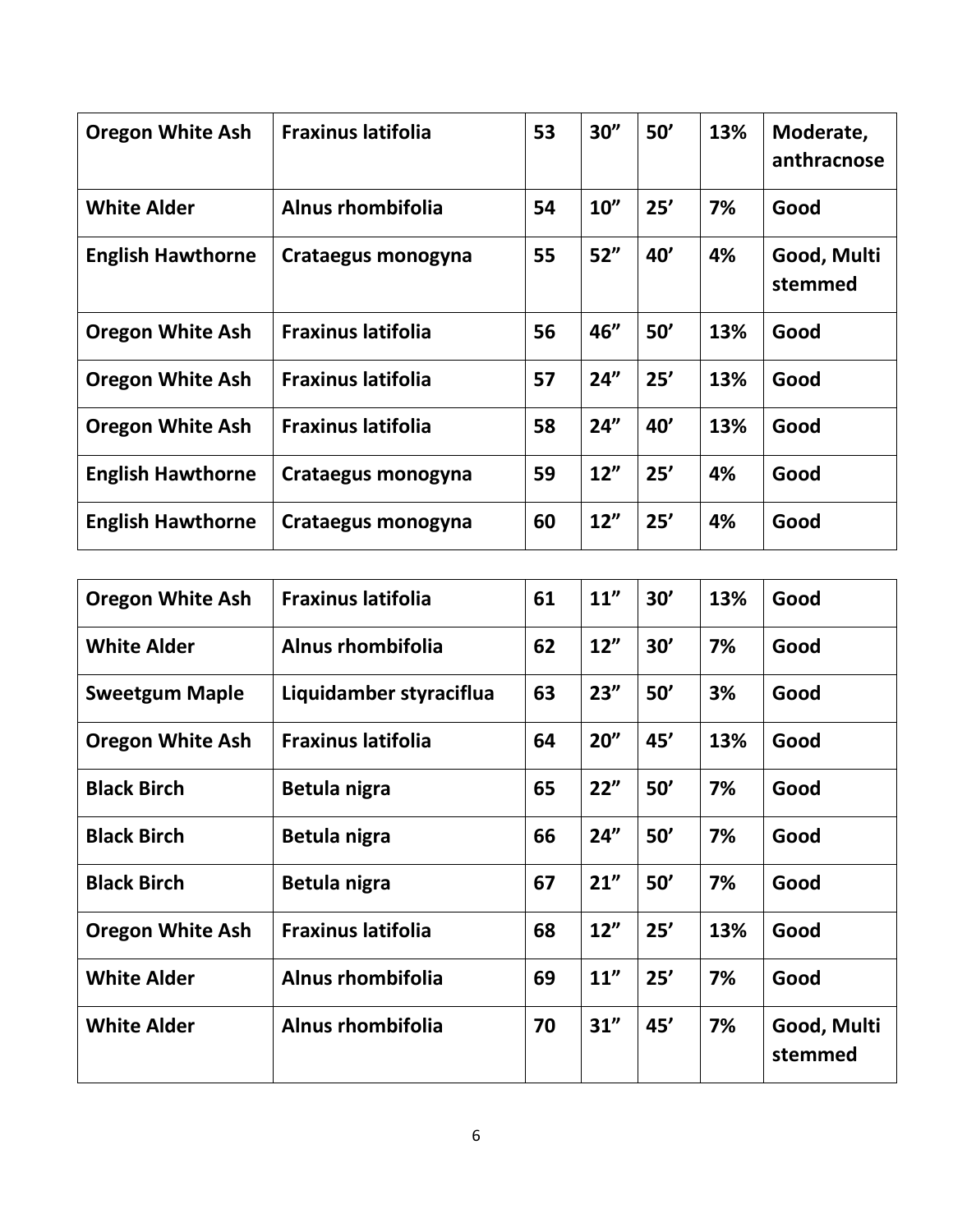| <b>English Hawthorne</b> | Crataegus monogyna        | 71 | 15'' | 25' | 4%  | Good |
|--------------------------|---------------------------|----|------|-----|-----|------|
| <b>English Hawthorne</b> | Crataegus monogyna        | 72 | 12"  | 25' | 4%  | Good |
| <b>Oregon White Ash</b>  | <b>Fraxinus latifolia</b> | 73 | 24"  | 45' | 13% | Good |
| <b>White Alder</b>       | Alnus rhombifolia         | 74 | 18'' | 50' | 7%  | Good |
| <b>White Alder</b>       | Alnus rhombifolia         | 75 | 13'' | 45' | 7%  | Good |
| <b>White Alder</b>       | <b>Alnus rhombifolia</b>  | 76 | 15"  | 45' | 7%  | Good |
| <b>Oregon White Ash</b>  | <b>Fraxinus latifolia</b> | 77 | 28'' | 50' | 13% | Good |
| <b>Oregon White Ash</b>  | <b>Fraxinus latifolia</b> | 78 | 39'' | 60' | 13% | Good |
| <b>Oregon White Ash</b>  | <b>Fraxinus latifolia</b> | 79 | 21"  | 45' | 13% | Good |
| <b>Oregon White Ash</b>  | <b>Fraxinus latifolia</b> | 80 | 19'' | 45' | 13% | Good |
| <b>Black Birch</b>       | Betula nigra              | 81 | 16"  | 45' | 7%  | Good |
| <b>Black Birch</b>       | Betula nigra              | 82 | 20'' | 50' | 7%  | Good |
| <b>Oregon White Ash</b>  | <b>Fraxinus latifolia</b> | 83 | 17"  | 45' | 13% | Good |

| <b>Black Birch</b> | Betula nigra          | 84 | 18'' | 40' | 7%  | Good |
|--------------------|-----------------------|----|------|-----|-----|------|
| <b>Black Birch</b> | Betula nigra          | 85 | 21"  | 45' | 7%  | Good |
| <b>Black Birch</b> | Betula nigra          | 86 | 20'' | 45' | 7%  | Good |
| <b>Shore Pine</b>  | Pinus contorta        | 87 | 18'' | 40' | 20% | Good |
| <b>Shore Pine</b>  | <b>Pinus contorta</b> | 88 | 20'' | 40' | 20% | Good |
| <b>Shore Pine</b>  | <b>Pinus contorta</b> | 89 | 12"  | 40' | 20% | Good |
| <b>Shore Pine</b>  | Pinus contorta        | 90 | 14'' | 40' | 20% | Good |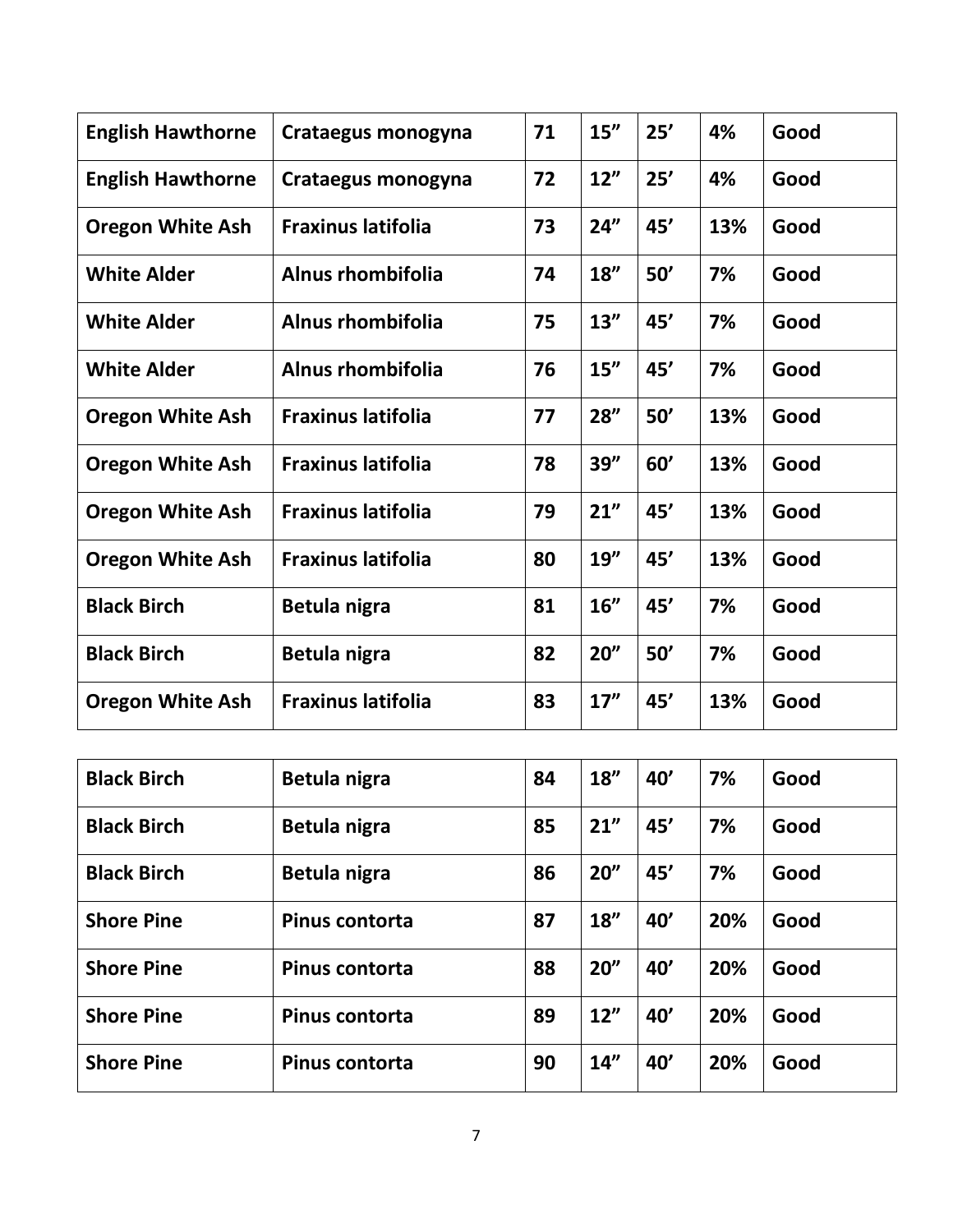| <b>Shore Pine</b>           | Pinus contorta               | 91  | 18'' | 40' | 20% | Good |
|-----------------------------|------------------------------|-----|------|-----|-----|------|
| <b>Shore Pine</b>           | Pinus contorta               | 92  | 18'' | 40' | 20% | Good |
| <b>Shore Pine</b>           | Pinus contorta               | 93  | 18'' | 40' | 20% | Good |
| <b>Shore Pine</b>           | Pinus contorta               | 94  | 16"  | 40' | 20% | Good |
| <b>Shore Pine</b>           | Pinus contorta               | 95  | 26"  | 40' | 20% | Good |
| <b>Shore Pine</b>           | Pinus contorta               | 96  | 21"  | 40' | 20% | Good |
| <b>Shore Pine</b>           | Pinus contorta               | 97  | 17'' | 40' | 20% | Good |
| <b>Shore Pine</b>           | <b>Pinus contorta</b>        | 98  | 25"  | 40' | 20% | Good |
| <b>Shore Pine</b>           | <b>Pinus contorta</b>        | 99  | 17'' | 40' | 20% | Good |
| <b>Shore Pine</b>           | Pinus contorta               | 100 | 18"  | 40' | 20% | Good |
| <b>Shore Pine</b>           | Pinus contorta               | 101 | 26"  | 40' | 20% | Good |
| <b>Shore Pine</b>           | Pinus contorta               | 102 | 15'' | 50' | 20% |      |
| American<br><b>Sycamore</b> | <b>Platanus occidentalis</b> | 103 | 24"  | 50' | 2%  | Good |
| <b>Shore Pine</b>           | Pinus contorta               | 104 | 22"  | 40' | 20% | Good |
| <b>Shore Pine</b>           | Pinus contorta               | 105 | 22"  | 40' | 20% | Good |
| <b>Shore Pine</b>           | Pinus contorta               | 106 | 15"  | 40' | 20% | Good |
| <b>Shore Pine</b>           | Pinus contorta               | 107 | 23'' | 40' | 20% | Good |
| <b>Shore Pine</b>           | Pinus contorta               | 108 | 16"  | 40' | 20% | Good |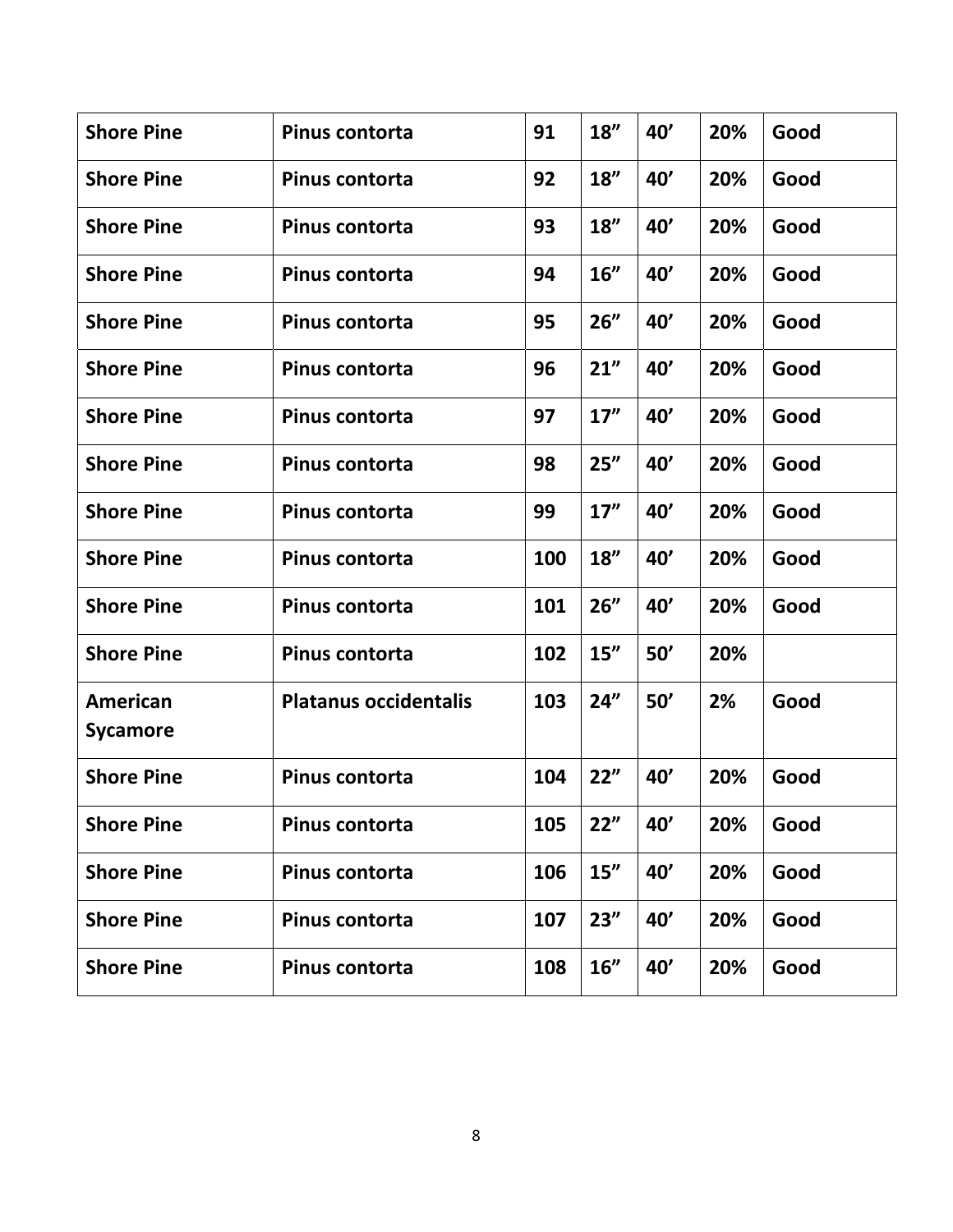#### **Tree Preservation Plan**

Of the 66 trees inside the construction area (#1-49, 85-98, 103 and 105-108) 47 are recommended for removal either for construction or because of poor health and hazardous conditions. The other 20 trees that will be preserved within the construction area and a total of 62 trees retained onsite. One significant tree, (#31) a mature Oregon white oak *Quercus garryana* would be suitable for preservation because of its size and distinctiveness. I would recommend that a TPZ (Tree Protection Zone) be established at the dripline (90') total diameter, ('45) from center of trunk on west, north and east side before construction begins to ensure that its root zone is safeguarded from possible injury. An end weight reduction prune will be completed (per ISA and ANSI A300 standards) on the west side of the canopy to ensure lower branches will safeguarded from demolition of existing asphalt and curbs. This would include protective fencing, posted signage, and an agreement of terms for its protection with additional contractors performing work at the site until job completion. If excavation within the TPZ is unavoidable then an on-site inspection of the proposed work should be done by a certified arborist to ensure a minimized impact of the tree. Trees #46 and #47 will be retained during Phase 1: Grading Only of the project. Tree #46 (American Sycamore) will be preserved as it stands next to the southern pedestrian walking path that boarders the watershed. The tree requires a 45' dripline TPZ to maintain a healthy root system. Tree #47 (Shore Pine) will be preserved and requires an 18' dripline TPZ although trees #46 and #47 will share a common TPZ from north to south as the two trees are growing very close together. During Phase 2 of the project, to commence after a Type III Design Review and Type II Tree Plan Removal, trees #46 and #47 will be removed.

The street trees along Allen BLVD are within the 20' easement setback required for future city road improvements and will need to be removed for road improvements. All trees south of the designated bike path within the natural resource area have been documented to establish a record and a total DBH (trees greater than 10" diameter and include #50 through #80) to be included in the tree preservation report. Trees #81 through #104 are located on the southwest side of the lot development and boarder the wetlands and lot line adjacent to HWY 217. These trees will be protected by a construction fence but if any significant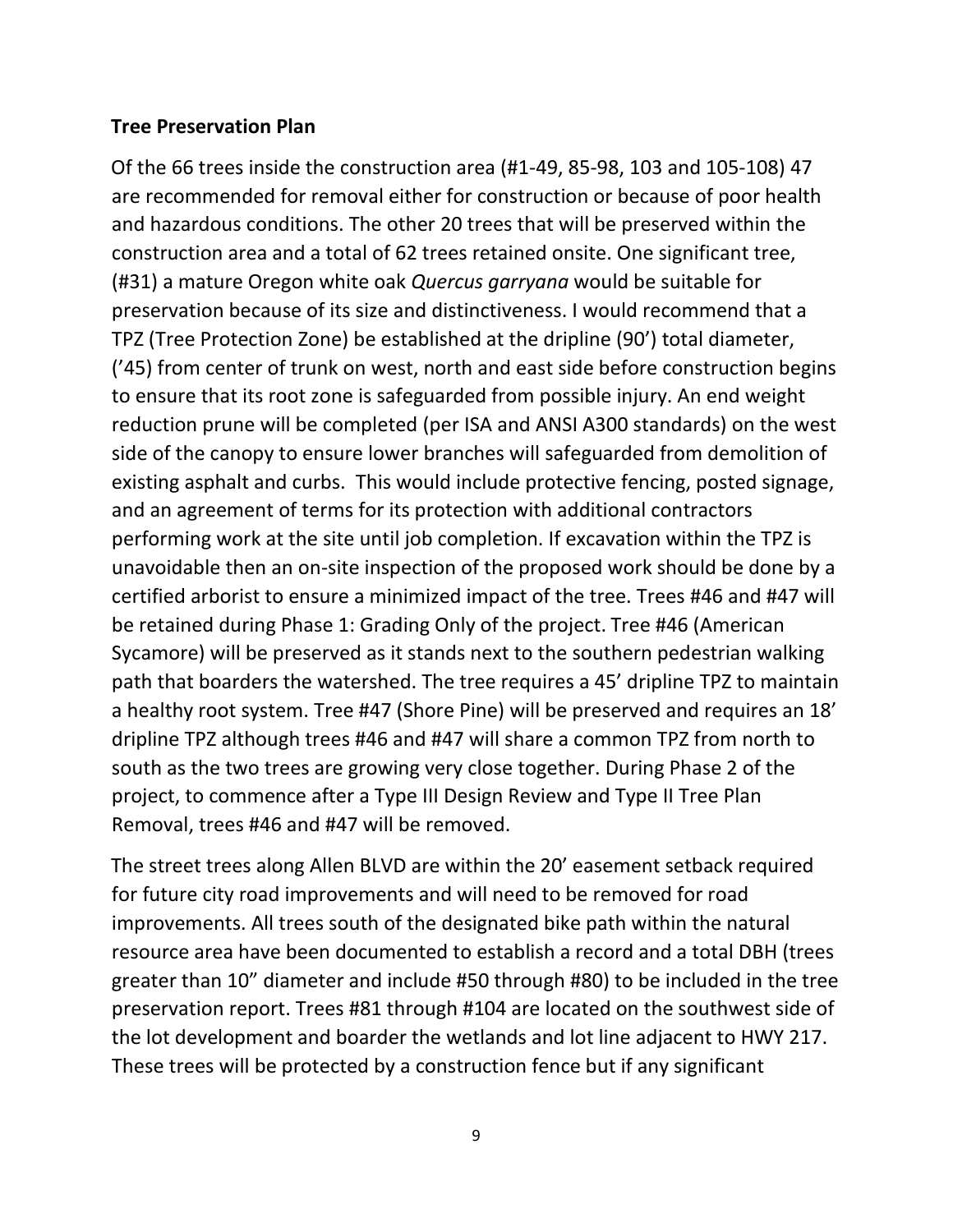structural roots are to be affected it would be considered a hazard tree by a certified arborist and will be removed.

#### **Trees Likely to Be Retained**

Trees located on the west and southwest side of the lot that reside on the adjacent property (Peppertree PARAM INC) will need to be carefully monitored during grading excavation to ensure the structural health of the root systems are not compromised. On the Northeast side of the property line near the entrance of Beaverton School District 48 bus station are 2 mature red oak trees. These two trees will also need to be monitored during grading activities to ensure structural root health. Adjacent property owners will be notified and communicated with regarding the trees that border the lot lines to establish an understanding of our plan to monitor the trees and potential hazards.

## **Reasons for Consideration of Removals**

The impact of excavation in and around the trees whether for a proposed building site and, or demolition of surrounding pavement, asphalt, and curbs would greatly harm the surrounding roots of the trees. Most of the trees in the report have old concrete parking planting beds installed which have caused buttress flair and girdling of the root systems. The Ponderosa pine (#1) that resides in the northwest corner of the lot would need to be removed because it is established inside the foundation for the hotel that is being developed.

All street trees along Allen BLVD will be removed for road improvements. It should be noted that 9 street trees are Norway Maples and these specific species are not recommended for street trees as they have an invasive and destructive root system that highly effects the integrity of concrete sidewalks, curbs and asphalt. Noted poor health conditions have been documented and are (#8) Split co-dominant posing dangerous hazard. (#14) Crown Dieback disease: Tree in decline. (#30) Tree in decline, hazardous tree. (#44) crown dieback with fungi infection. (street tree) #83 Oregon white ash failed due to fungus (Perenniporia fraxinophilu) heart rot during the course of this report.